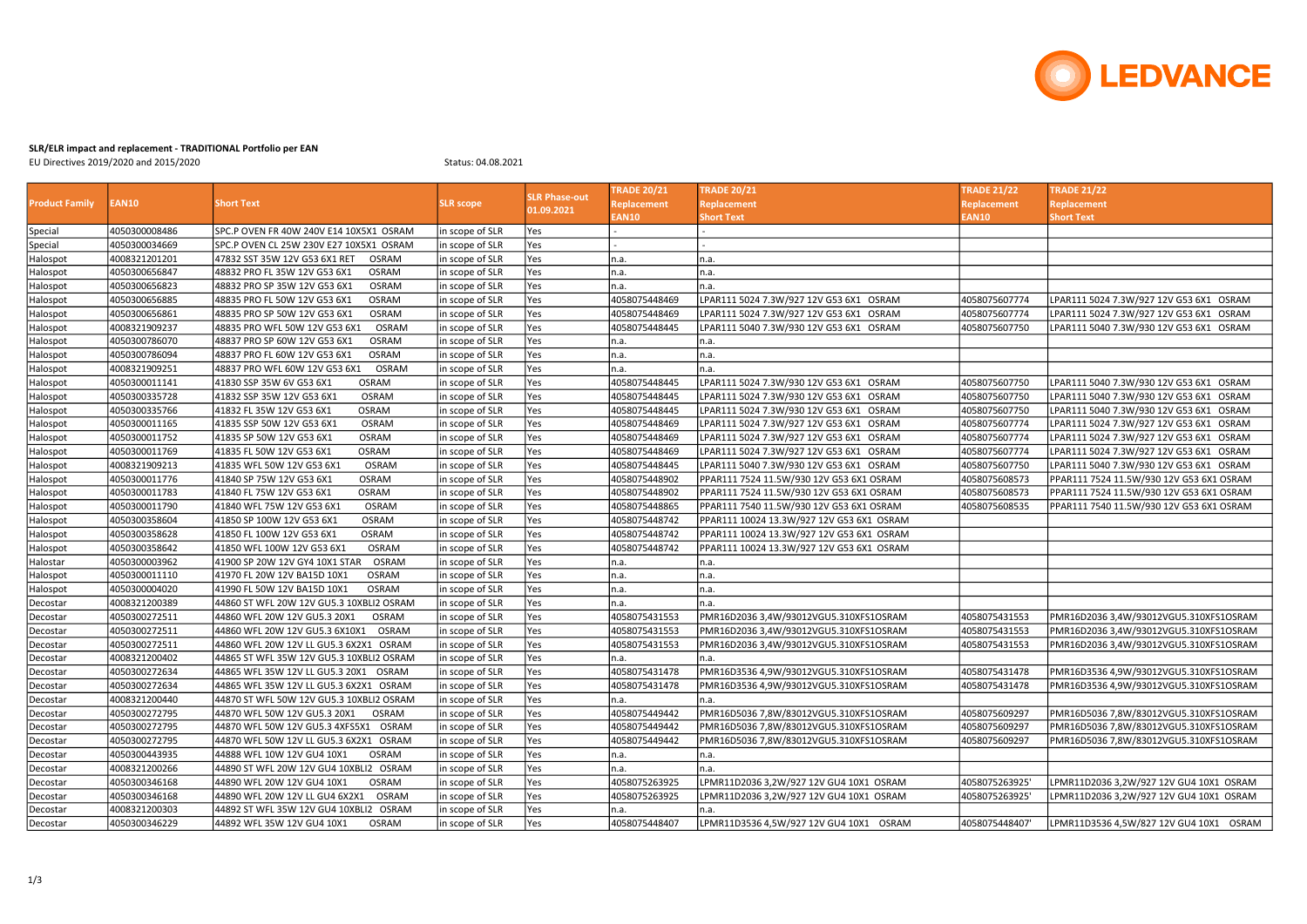

## SLR/ELR impact and replacement - TRADITIONAL Portfolio per EAN

EU Directives 2019/2020 and 2015/2020 Status: 04.08.2021

| <b>Product Family</b> | EAN10         | <b>Short Text</b>                               | <b>SLR</b> scope | <b>SLR Phase-out</b><br>01.09.2021 | <b>TRADE 20/21</b> | <b>TRADE 20/21</b>                      | <b>TRADE 21/22</b> | <b>TRADE 21/22</b>                         |
|-----------------------|---------------|-------------------------------------------------|------------------|------------------------------------|--------------------|-----------------------------------------|--------------------|--------------------------------------------|
|                       |               |                                                 |                  |                                    | Replacement        | Replacement                             | Replacement        | Replacement                                |
|                       |               |                                                 |                  |                                    | EAN10              | <b>Short Text</b>                       | EAN10              | Short Text                                 |
| Decostar              | 4050300346229 | 44892 WFL 35W 12V GU4 6X2X1<br><b>OSRAM</b>     | in scope of SLR  | <b>Yes</b>                         | 4058075448407      | LPMR11D3536 4,5W/927 12V GU4 10X1 OSRAM | 4058075448407      | LPMR11D3536 4,5W/827 12V GU4 10X1 OSRAM    |
| Decostar              | 4050300428819 | <b>OSRAM</b><br>41861 WFL 20W 12V GU5.3 20X1    | in scope of SLR  | Yes                                | 4058075431553      | PMR16D2036 3,4W/93012VGU5.310XFS1OSRAM  | 4058075431553      | PMR16D2036 3,4W/93012VGU5.310XFS1OSRAM     |
| Decostar              | 4050300428833 | 41866 WFL 35W 12V GU5.3 20X1<br>OSRAM           | in scope of SLR  | Yes                                | 4058075431478      | PMR16D3536 4,9W/93012VGU5.310XFS1OSRAM  | 4058075431478      | PMR16D3536 4,9W/93012VGU5.310XFS1OSRAM     |
| Decostar              | 4050300428857 | <b>OSRAM</b><br>41871 WFL 50W 12V GU5.3 20X1    | in scope of SLR  | Yes                                | 4058075449442      |                                         | 4058075609297      | PMR16D5036 7,8W/83012VGU5.310XFS1OSRAM     |
| Decostar              | 4050300428635 | <b>OSRAM</b><br>46860 SP 20W 12V GU5.3 20X1     | in scope of SLR  | Yes                                | 4058075431553      | PMR16D2036 3,4W/93012VGU5.310XFS1OSRAM  | 4058075431553      | PMR16D2036 3,4W/93012VGU5.310XFS1OSRAM     |
| Decostar              | 4050300428659 | OSRAM<br>46860 WFL 20W 12V GU5.3 20X1           | in scope of SLR  | Yes                                | 4058075431553      | PMR16D2036 3,4W/93012VGU5.310XFS1OSRAM  | 4058075431553      | PMR16D2036 3,4W/93012VGU5.310XFS1OSRAM     |
| Decostar              | 4050300857596 | 45860 WFL 20W 12V LL GU5.3 20X1<br>OSRAM        | in scope of SLR  | Yes                                | 4058075431553      | PMR16D2036 3,4W/93012VGU5.310XFS1OSRAM  | 4058075431553      | PMR16D2036 3,4W/93012VGU5.310XFS1OSRAM     |
| Decostar              | 4050300428673 | OSRAM<br>46860 VWFL 20W 12V GU5.3 20X1          | in scope of SLR  | Yes                                | 4058075431553      | PMR16D2036 3,4W/93012VGU5.310XFS1OSRAM  | 4058075431553      | PMR16D2036 3,4W/93012VGU5.310XFS1OSRAM     |
| Decostar              | 4050300428697 | <b>OSRAM</b><br>46865 SP 35W 12V GU5.3 20X1     | in scope of SLR  | <b>Yes</b>                         | 4058075431478      | PMR16D3536 4,9W/93012VGU5.310XFS1OSRAM  | 4058075431478      | PMR16D3536 4,9W/93012VGU5.310XFS1OSRAM     |
| Decostar              | 4050300476414 | OSRAM<br>46865 FL 35W 12V GU5.3 20X1            | in scope of SLR  | Yes                                | 4058075431478      | PMR16D3536 4,9W/93012VGU5.310XFS1OSRAM  | 4058075431478      |                                            |
| Decostar              | 4050300428710 | OSRAM<br>46865 WFL 35W 12V GU5.3 20X1           | in scope of SLR  | Yes                                | 4058075431478      | PMR16D3536 4,9W/93012VGU5.310XFS1OSRAM  | 4058075431478      | PMR16D3536 4,9W/93012VGU5.310XFS1OSRAM     |
| Decostar              | 4050300857572 | OSRAM<br>45865 WFL 35W 12V LL GU5.3 20X1        | in scope of SLR  | Yes                                | 4058075431478      | PMR16D3536 4,9W/93012VGU5.310XFS1OSRAM  | 4058075431478      | PMR16D3536 4,9W/93012VGU5.310XFS1OSRAM     |
| Decostar              | 4050300428734 | 46865 VWFL 35W 12V GU5.3 20X1<br><b>OSRAM</b>   | in scope of SLR  | Yes                                | 4058075431478      | PMR16D3536 4,9W/93012VGU5.310XFS1OSRAM  | 4058075431478      | PMR16D3536 4,9W/93012VGU5.310XFS1OSRAM     |
| Decostar              | 4050300428758 | <b>OSRAM</b><br>46870 SP 50W 12V GU5.3 20X1     | in scope of SLR  | Yes                                | 4058075449442      | PMR16D5036 7,8W/83012VGU5.310XFS1OSRAM  | 4058075609297      | PMR16D5036 7,8W/83012VGU5.310XFS1OSRAM     |
| Decostar              | 4050300465708 | OSRAM<br>46870 FL 50W 12V GU5.3 20X1            | in scope of SLR  | Yes                                | 4058075449442      | PMR16D5036 7,8W/83012VGU5.310XFS1OSRAM  | 4058075609297      | PMR16D5036 7,8W/83012VGU5.310XFS1OSRAM     |
| Decostar              | 4050300428772 | <b>OSRAM</b><br>46870 WFL 50W 12V GU5.3 20X1    | in scope of SLR  | Yes                                | 4058075449442      | PMR16D5036 7,8W/83012VGU5.310XFS1OSRAM  | 4058075609297      | PMR16D5036 7,8W/83012VGU5.310XFS1OSRAM     |
| Decostar              | 4050300857619 | 45870 WFL 50W 12V LL GU5.3 20X1<br>OSRAM        | in scope of SLR  | Yes                                | 4058075449442      | PMR16D5036 7,8W/83012VGU5.310XFS1OSRAM  | 4058075609297      | PMR16D5036 7,8W/83012VGU5.310XFS1OSRAM     |
| Decostar              | 4050300428796 | 46870 VWFL 50W 12V GU5.3 20X1<br><b>OSRAM</b>   | in scope of SLR  | Yes                                | 4058075449442      | PMR16D5036 7,8W/83012VGU5.310XFS1OSRAM  | 4058075609297      | PMR16D5036 7,8W/83012VGU5.310XFS1OSRAM     |
| Decostar              | 4050300529301 | <b>OSRAM</b><br>46890 SP 20W 12V GU4 10X1       | in scope of SLR  | Yes                                | 4058075263925      | LPMR11D2036 3,2W/927 12V GU4 10X1 OSRAM | 4058075263925      | LPMR11D2036 3,2W/927 12V GU4 10X1 OSRAM    |
| Decostar              | 4050300529325 | OSRAM<br>46890 WFL 20W 12V GU4 10X1             | in scope of SLR  | Yes                                | 4058075263925      | LPMR11D2036 3,2W/927 12V GU4 10X1 OSRAM | 4058075263925      | LPMR11D2036 3,2W/927 12V GU4 10X1 OSRAM    |
| Decostar              | 4050300529349 | <b>OSRAM</b><br>46892 SP 35W 12V GU4 10X1       | in scope of SLR  | Yes                                | 4058075448407      | LPMR11D3536 4,5W/927 12V GU4 10X1 OSRAM | 4058075448407      | LPMR11D3536 4,5W/827 12V GU4 10X1 OSRAM    |
| Decostar              | 4050300529363 | <b>OSRAM</b><br>46892 WFL 35W 12V GU4 10X1      | in scope of SLR  | Yes                                | 4058075448407      | LPMR11D3536 4,5W/927 12V GU4 10X1 OSRAM | 4058075448407      | OSRAM<br>LPMR11D3536 4,5W/827 12V GU4 10X1 |
| Decostar              | 4008321931863 | <b>OSRAM</b><br>47855 SST 14W 12V GU5.3 10XBLI1 | in scope of SLR  | Yes                                | n.a.               | In.a.                                   |                    |                                            |
| Decostar              | 4050300620169 | OSRAM<br>48860 PRO SP 20W 12V GU5.3 20X1        | in scope of SLR  | Yes                                | 4058075431553      | PMR16D2036 3,4W/93012VGU5.310XFS1OSRAM  | 4058075431553      | PMR16D2036 3,4W/93012VGU5.310XFS1OSRAM     |
| Decostar              | 4008321997623 | <b>OSRAM</b><br>47790 SST 14W 12V GU4 10XBLI1   | in scope of SLR  | Yes                                | n.a.               | ln.a.                                   |                    |                                            |
| Decostar              | 4050300620183 | OSRAM<br>48860 PRO FL 20W 12V GU5.3 20X1        | in scope of SLR  | Yes                                | 4058075431553      | PMR16D2036 3,4W/93012VGU5.310XFS1OSRAM  | 4058075431553      | PMR16D2036 3,4W/93012VGU5.310XFS1OSRAM     |
| Decostar              | 4050300620206 | 48860 PROWFL 20W 12V GU5.3 20X1<br>OSRAM        | in scope of SLR  | Yes                                | 4058075431553      | PMR16D2036 3,4W/93012VGU5.310XFS1OSRAM  | 4058075431553      | PMR16D2036 3,4W/93012VGU5.310XFS1OSRAM     |
| Decostar              | 4050300620220 | 48860PROVWFL 20W 12V GU5.3 20X1 OSRAM           | in scope of SLR  | Yes                                | 4058075431553      | PMR16D2036 3,4W/93012VGU5.310XFS1OSRAM  | 4058075431553      | PMR16D2036 3,4W/93012VGU5.310XFS1OSRAM     |
| Decostar              | 4008321202734 | 47860 SST 25W 12V GU5.3 10XBLI1 OSRAM           | in scope of SLR  | Yes                                | n.a.               | n.a.                                    |                    |                                            |
| Decostar              | 4008321997647 | <b>OSRAM</b><br>47792 SST 25W 12V GU4 10XBLI1   | in scope of SLR  | Yes                                | n.a.               | ln.a.                                   |                    |                                            |
| Decostar              | 4050300516592 | OSRAM<br>48865 PRO SP 35W 12V GU5.3 20X1        | in scope of SLR  | Yes                                | 4058075431478      | PMR16D3536 4,9W/93012VGU5.310XFS1OSRAM  | 4058075431478      | PMR16D3536 4,9W/93012VGU5.310XFS1OSRAM     |
| Decostar              | 4050300516615 | OSRAM<br>48865 PRO FL 35W 12V GU5.3 20X1        | in scope of SLR  | Yes                                | 4058075431478      | PMR16D3536 4,9W/93012VGU5.310XFS1OSRAM  | 4058075431478      | PMR16D3536 4,9W/93012VGU5.310XFS1OSRAM     |
| Decostar              | 4008321202710 | 47865 SST 35W 12V GU5.3 10XBLI1 OSRAM           | in scope of SLR  | <b>Yes</b>                         | n.a.               | n.a.                                    |                    |                                            |
| Decostar              | 4050300516639 | 48865 PROWFL 35W 12V GU5.3 20X1 OSRAM           | in scope of SLR  | Yes                                | 4058075431478      | PMR16D3536 4,9W/93012VGU5.310XFS1OSRAM  | 4058075431478      | PMR16D3536 4,9W/93012VGU5.310XFS1OSRAM     |
| Decostar              | 4050300516653 | 48865PROVWFL 35W 12V GU5.3 20X1 OSRAM           | in scope of SLR  | Yes                                | 4058075431478      | PMR16D3536 4,9W/93012VGU5.310XFS1OSRAM  | 4058075431478      | PMR16D3536 4,9W/93012VGU5.310XFS1OSRAM     |
| Decostar              | 4050300516677 | 48870 PRO SP 50W 12V GU5.3 20X1<br>OSRAM        | in scope of SLR  | Yes                                | 4058075449442      |                                         | 4058075609297      | PMR16D5036 7,8W/83012VGU5.310XFS1OSRAM     |
| Decostar              | 4050300516691 | 48870 PRO FL 50W 12V GU5.3 20X1 OSRAM           | in scope of SLR  | <b>Yes</b>                         | 4058075449442      | PMR16D5036 7,8W/83012VGU5.310XFS1OSRAM  | 4058075609297      | PMR16D5036 7,8W/83012VGU5.310XFS1OSRAM     |
| Decostar              | 4050300516714 | OSRAM<br>48870PRO WFL 50W 12V GU5.3 20X1        | in scope of SLR  | Yes                                | 4058075449442      | PMR16D5036 7,8W/83012VGU5.310XFS1OSRAM  | 4058075609297      | PMR16D5036 7,8W/83012VGU5.310XFS1OSRAM     |
| Decostar              | 4050300516738 | <b>OSRAM</b><br>48870PROVWFL 50W 12V GU5.3 20X1 | in scope of SLR  | Yes                                | 4058075449442      |                                         | 4058075609297      | PMR16D5036 7,8W/83012VGU5.310XFS1OSRAM     |
| Decostar              | 4008321945044 | 48855 PROWFL 14W 12V GU5.3 20X1 OSRAM           | in scope of SLR  | Yes                                | 4058075431553      | PMR16D2036 3,4W/93012VGU5.310XFS1OSRAM  | 4058075431553      | PMR16D2036 3,4W/93012VGU5.310XFS1OSRAM     |
| Decostar              | 4058075008366 | 47855 SST 14W 12V GU5.3 10XBLI2 OSRAM           | in scope of SLR  | Yes                                | n.a.               | n.a.                                    |                    |                                            |
| Decostar              | 4058075008380 | 47860 SST 25W 12V GU5.3 10XBLI2 OSRAM           | in scope of SLR  | Yes                                | n.a.               | In.a.                                   |                    |                                            |
| Decostar              | 4058075008403 | 47865 SST 35W 12V GU5.3 10XBLI2 OSRAM           | in scope of SLR  | <b>Yes</b>                         | n.a.               | In.a.                                   |                    |                                            |